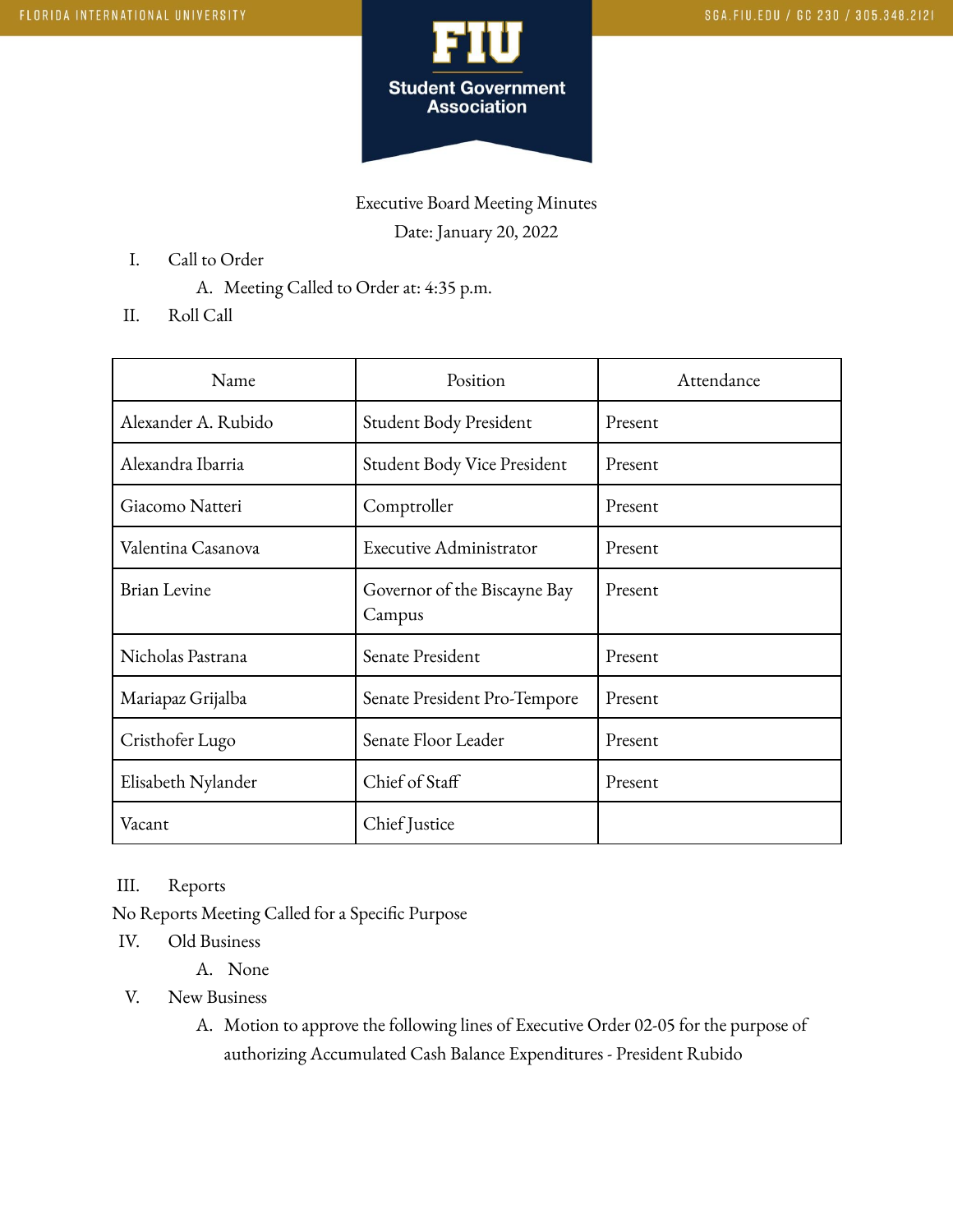- 1. Seconded by Senate Floor Leader Cristopher Lugo---Sub Motion proposed by Governor of BBC see V-B
- 2. **Section 1**. Nine hundred and Eighty Thousand Dollars (\$980,000) are hereby ordered to be expended immediately for the execution and implementation of the Graham Center Game Room/ Lounge renovation
- 3. **Section 2**. Additional expenditures related to this project due to increased costs of material/labor/construction or other project related issues outside of the design scope shall be considered approved at the discretion of the Student Body President, Director of the Student Government Association—Michelle Castro, and The Assistant Vice President, Administrative Affairs—Matilde Gramling reaching consensus. This decision must be reported back to the Executive Board.
- 4. **Section 3**. The Release of the funds to the Graham Center for this purpose is contingent upon continued meeting with the Student Body President regarding status of the project and SGA consent to final planning and designs. Once final construction of the project is started, the Graham Center must present the plan to the Executive Board.
- B. Motion to postpone voting to Monday, Governor of BBC
	- 1. Dead, Insufficient Second
- C. Motion to approve the following lines of Executive Order 02-05 for the purpose of authorizing Accumulated Cash Balance Expenditures - President Rubido
	- 1. Seconded by Senate Floor Leader Cristopher Lugo
	- 2. **Section 1**. Nine hundred and Eighty Thousand Dollars (\$980,000) are hereby ordered to be expended immediately for the execution and implementation of the Graham Center Game Room/ Lounge renovation
	- **3. Section 2.** Additional expenditures related to this project due to increased costs of material/labor/construction or other project related issues outside of the design scope shall be considered approved at the discretion of the Student Body President, Director of the Student Government Association—Michelle Castro, and The Assistant Vice President, Administrative Affairs—Matilde Gramling reaching consensus. This decision must be reported back to the Executive Board.
	- 4. **Section 3**. The Release of the funds to the Graham Center for this purpose is contingent upon continued meeting with the Student Body President regarding status of the project and SGA consent to final planning and designs. Once final construction of the project is started, the Graham Center must present the plan to the Executive Board.